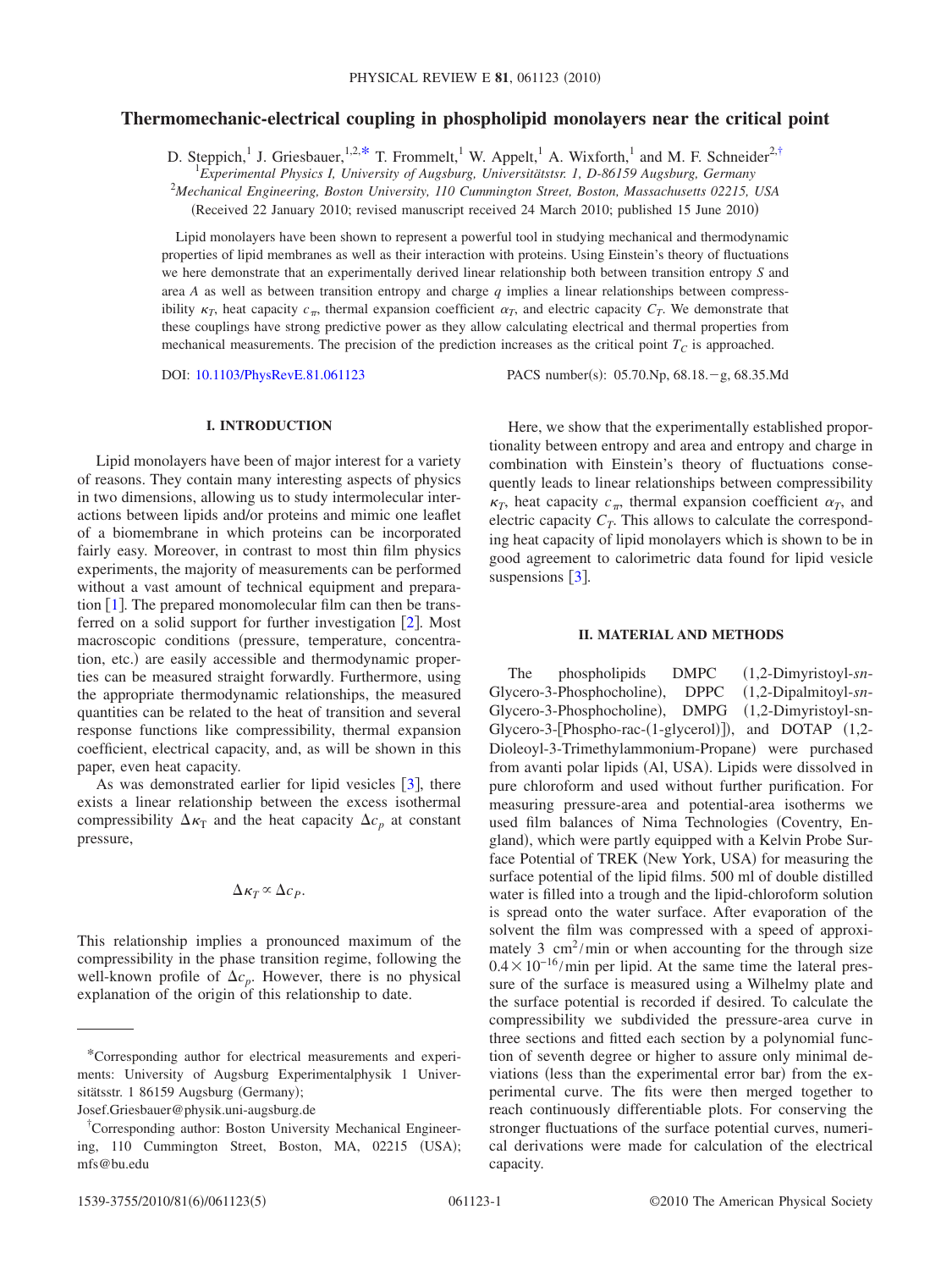<span id="page-1-0"></span>

FIG. 1. [(a) and (b)] DMPC pressure-area isotherms measured for different temperatures. For the sake of clarity only four isotherms are shown. From the raw data of the upper panel, the isothermal compressibility is calculated, showing a pronounced maximum during the phase transition regime (lower panel). (c) DMPC potential-area isotherms measured for different temperatures. The region around phase transition is plotted in a separate inset for every temperature, demonstrating the disappearance of the plateau with increasing temperature.

#### **III. RESULTS AND DISCUSSION**

## **A. Experimental results**

#### *Linear relationship among area, entropy, and charge*

In Figs.  $1(a)$  $1(a)$  and  $1(b)$  a set of pressure-area isotherms is shown along with the calculated isothermal compressibility  $[4]$  $[4]$  $[4]$ 

$$
\kappa_T = -\frac{1}{A} \left. \frac{\partial A}{\partial \pi} \right|_T.
$$
 (1)

Here,  $A$  is the area per molecule and  $\pi$  the lateral pressure, which might not be mistaken with the global pressure *p* as

<span id="page-1-1"></span>

FIG. 2. (a) Plot of the transition pressure  $\pi_t$  of the phospholipids DOTAP, DMPC, DMPG, and a multicomponent system consisting of 40 mol% DMPC, 40 mol% DMPG, and 20 mol% DPPC as a function of temperature *T*. A linear relationship  $\pi_t(T)$  is clearly conserved for all systems. (b) Transition Potentials  $\Psi_t$  of DMPC as a function of temperature. Clearly, the surface potential  $\Psi_t(T)$  increases linearly with temperature in transition regime.

denoted in *cp*. Additionally a set of surface potential-area isotherms  $(\Psi - A)$  are plotted in Fig. [1](#page-1-0)(c) to demonstrate their similarity with the typical pressure-area isotherms [Fig.  $1(a)$  $1(a)$ ] especially in the phase transition regime, whereas this is a well-known behavior  $[5-7]$  $[5-7]$  $[5-7]$ .

From Figs.  $1(a)$  $1(a)$  and  $1(b)$ , the change in phase transition pressure  $\pi_t$  as a function of temperature *T* can be calculated and is plotted in Fig. [2](#page-1-1)(a). A linear relationship  $\pi_t(T)$  as has been reported before  $\left[8,9\right]$  $\left[8,9\right]$  $\left[8,9\right]$  $\left[8,9\right]$  can be resolved. Interestingly the same behavior is resembled for the transition potentials  $\Psi_t(T)$  shown in Fig. [2](#page-1-1)(b) indicating a more general character of the observed linearity, with a coupling of the thermodynamic observables studied.

When examining the pressure-area data over a wider temperature range, one finds that this linear relationship is more pronounced in the high-temperature regime as the critical point is approached but departs clearly for lower temperature [Fig. [2](#page-1-1)(a)]. This has been found earlier, e.g., by Albrecht *et al.*  $\lceil 8 \rceil$  $\lceil 8 \rceil$  $\lceil 8 \rceil$  and Hato *et al.*  $\lceil 10 \rceil$  $\lceil 10 \rceil$  $\lceil 10 \rceil$ . Qualitatively, the observed linearity seems to be independent of the nature of the lipid head group and could be reproduced for different lipids DMPC, DMPG, and DOTAP) and lipid mixtures of three different lipids [Fig.  $2(a)$  $2(a)$ ]. The linear character is further supported by recent results  $[11]$  $[11]$  $[11]$  where the same qualitative relationship was found for a whole set of synthesized glycolipids containing different size sugar (lactose) headgroups and no phosphoric acid.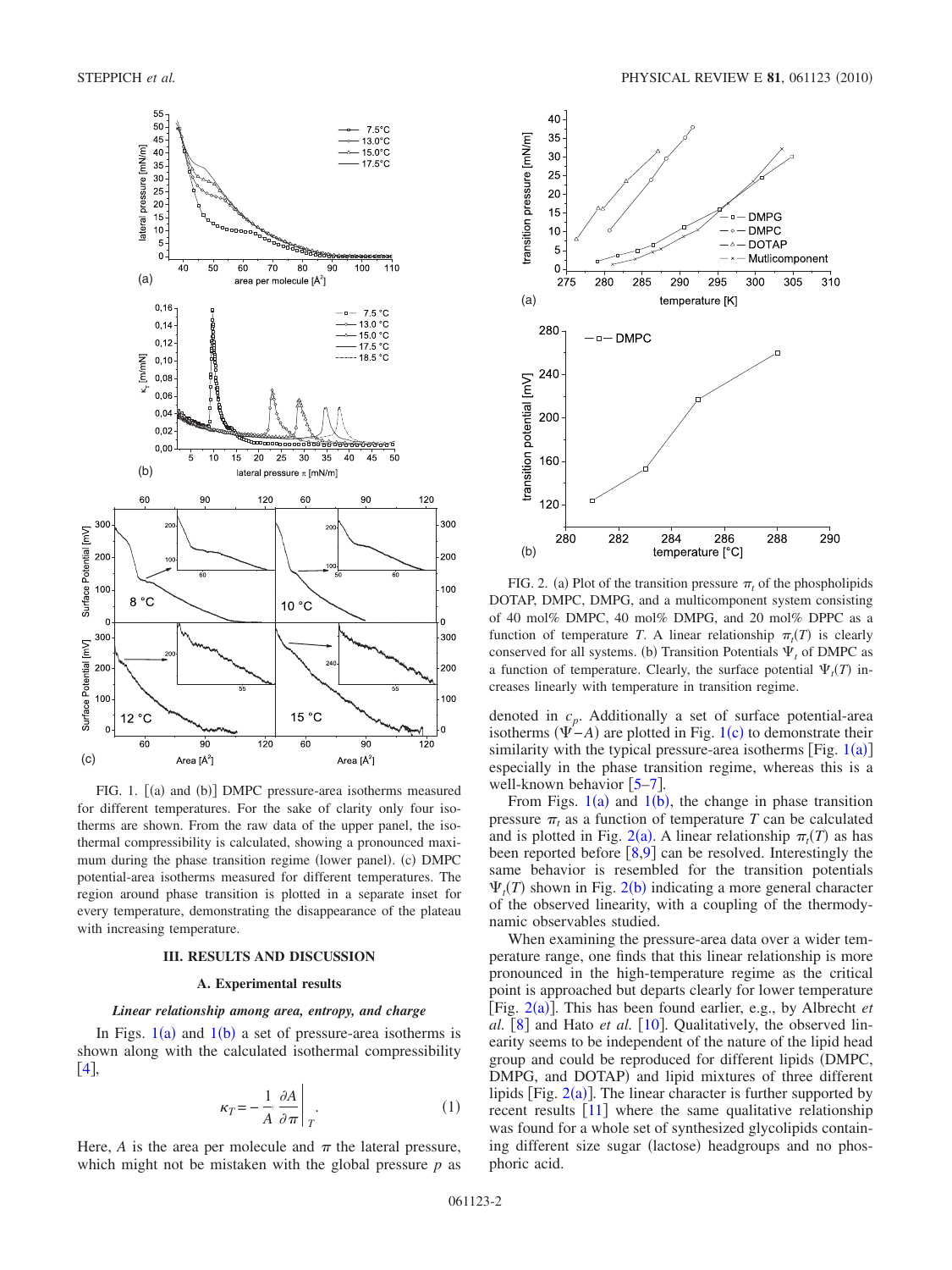#### **B. Theoretical results**

The last section has experimentally shown that the change in phase transition pressure  $\pi_t$  and potential  $\Psi_t$  with temperature *T* occurs linear in the regime of the critical point. As a consequence, the change in area, charge, and entropy during the phase transition are linearly related according to the Clausius-Clayperon equation  $[5]$  $[5]$  $[5]$ :

$$
\left. \frac{\partial \pi_t}{\partial T} \right|_{Trans} = \frac{\Delta S}{\Delta A} = \text{const} = B_\pi,
$$
\n(2a)

$$
\left. \frac{\partial \Psi_t}{\partial T} \right|_{Trans} = \frac{\Delta S}{\Delta q} = \text{const} = B_{\Psi} \tag{2b}
$$

<span id="page-2-8"></span><span id="page-2-4"></span>and therefore

$$
\Delta S = B_{\pi} \Delta A, \qquad (3a)
$$

$$
\Delta S = B_{\Psi} \Delta q. \tag{3b}
$$

<span id="page-2-7"></span>For the transition pressures this relationship seems to be well conserved and becomes more accurate in the vicinity of the critical point.

When approaching the critical point the double minimum of the free energy gradually disappears and changes into a single rather flat minimum. In the near vicinity the potential can therefore be approximated by  $S = S_0 + \sum \partial S / \partial x_i x_i$  $+\sum \partial^2 S/\partial x_i \partial x_j x_i x_j$ . The corresponding fluctuations are

$$
\langle x_i x_j \rangle = -k_B \left( \frac{\partial^2 S}{\partial x_i x_j} \right)^{-1} . \tag{4}
$$

<span id="page-2-0"></span>Here,  $x_i$  and  $x_j$  are extensive thermodynamic variables (area, charge, particle number, etc.),  $k_B$  is the Boltzmann constant, and  $S(x_i, x_j)$  is the proper thermodynamic (entropy) potential. We have recently shown [[12](#page-4-10)[,13](#page-4-11)] that *S* of the monolayer can indeed be considered as decoupled from the bulk, which holds for adiabatic properties as well as for reversible fluctuations down to the nanoscale. Now using Eq.  $(4)$  $(4)$  $(4)$ , one gets

$$
\langle \delta A^2 \rangle = Ak_B T \kappa_T, \tag{5a}
$$

<span id="page-2-1"></span>
$$
\langle \delta q^2 \rangle = k_B T \frac{\partial q}{\partial \Psi} \bigg|_{T, A} = k_B T C_T, \tag{5b}
$$

$$
\langle \delta S^2 \rangle = k_B c_\pi, \tag{5c}
$$

<span id="page-2-2"></span>where  $C_T$  is the electrical capacity. For the fluctuation correlations between area and entropy

$$
\langle \delta S \delta A \rangle = Ak_B T \alpha_{\pi},\tag{6a}
$$

$$
\langle \delta S \delta q \rangle = k_B T \frac{\partial q}{\partial T} \Big|_{\Psi, A} . \tag{6b}
$$

<span id="page-2-3"></span>In other words, area fluctuations are proportional to the isothermal compressibility  $\kappa_T$ , entropy fluctuations are proportional to the isobaric heat capacity  $c_{\pi}$  and charge fluctuations are proportional to the electrical capacity  $C_T$ . The correlated fluctuations are proportional to the isobaric area expansion coefficient  $\alpha_{\pi}$  or the derivation of the charge  $\partial q / \partial T|_{\Psi,A}$ . We

like to note here that while Eqs.  $(5)$  $(5)$  $(5)$  and  $(6)$  $(6)$  $(6)$  are accepted textbook representations, the physically interpretation of a fluctuating entropy potential [Eqs.  $(6a)$  $(6a)$  $(6a)$  and  $(6b)$  $(6b)$  $(6b)$ ] is physically not clear to these authors.

<span id="page-2-6"></span>Under the assumption that the linear relationship in Eq. ([3](#page-2-4)) holds also for small fluctuations ( $\Delta \sim \delta$ ) one finds using Eqs.  $(3)$  $(3)$  $(3)$ ,  $(5)$  $(5)$  $(5)$ , and  $(6)$  $(6)$  $(6)$ :

$$
\Delta c_{\pi} = B_{\pi}^2 A T \Delta \kappa_T,\tag{7}
$$

$$
\Delta c_{\pi} = B_{\pi} A T \Delta \alpha_{\pi},\tag{8}
$$

$$
\Delta c_{\pi} = B_{\Psi}^2 T \Delta C_T,\tag{9}
$$

<span id="page-2-9"></span><span id="page-2-5"></span>and therefore

$$
\Delta \kappa_T \propto \Delta \alpha_\pi \propto \Delta c_\pi \propto \Delta C_T. \tag{10}
$$

Partly, for thermal and mechanical properties, this was al-ready put forward by Heimburg [Eq. ([3](#page-2-4))] for lipid vesicle suspensions. He demonstrated that one can assume *A*  $\sim \delta A$  when the "excess" heat capacity  $\Delta c_{\pi}$  and compressibility  $\Delta \kappa_T$  are proportional for a wide *T* range, the latter of which has been derived experimentally.

Equation  $(10)$  $(10)$  $(10)$  states, that the excess response functions exhibit a simple linear relationship, which predicts, according to Fig. [1,](#page-1-0) a pronounced maximum in area expansion coefficient, the electrical capacity, and the heat capacity close to the phase transition regime.

In the following section we will compare our theoretical predictions with our experimental results.

## **C. Discussion**

## *1. Coupling between thermal and elastic properties during phase transition*

In Fig.  $3(a)$  $3(a)$  the area per molecule as a function of *T* is plotted for three different  $\pi$  values. When calculating the corresponding  $\alpha_{\pi}$  using  $\alpha_{\pi} = 1/\overline{A}\partial A/\partial T|_{\pi}$  [Fig. [3](#page-3-0)(b)] a pronounced maximum with a shoulder on the low-temperature site and a steep decrease in the liquid expanded phase is found. This is very similar to the experimental results of  $\kappa_T$ [Fig.  $1(b)$  $1(b)$ ], where we also resolve a shoulder toward the liquid condensed phase and a steep change in  $\kappa_T$  when leaving the liquid expanded phase. The enormous predictive power of the Eqs.  $(7)$  $(7)$  $(7)$ – $(10)$  $(10)$  $(10)$  can be demonstrated by calculating the thermal expansion from the compressibility using  $\Delta \kappa_T = -\Delta \alpha_\pi / B_\pi$ . When taking for example  $\kappa_T^{\text{max}}$  at 13 °C (285 K) and 23 mN/m [Fig. [1](#page-1-0)(b)], we find  $\alpha_{\pi} \approx 0.4 \text{ K}^{-1}$ , which is close to  $\alpha_{\pi}^{\max} = 0.35 \text{ K}^{-1}$  (at 13.6 °C) extracted from the expansion measurement directly  $[Eq. (3b)]$  $[Eq. (3b)]$  $[Eq. (3b)]$ . This quantitative and qualitative agreement indicates that the extrapolation from  $\Delta A$  to area fluctuations  $\delta A$  used to derive Eq.  $(10)$  $(10)$  $(10)$  is well justified.

#### *2. Coupling between electrical and elastic properties during phase transition*

As **V** was measured for DMPC, the electrical capacity  $C_T$ <br>n be calculated according to  $C_T = dq/dV =$ can be calculated according to  $C_T = dq/d\Psi$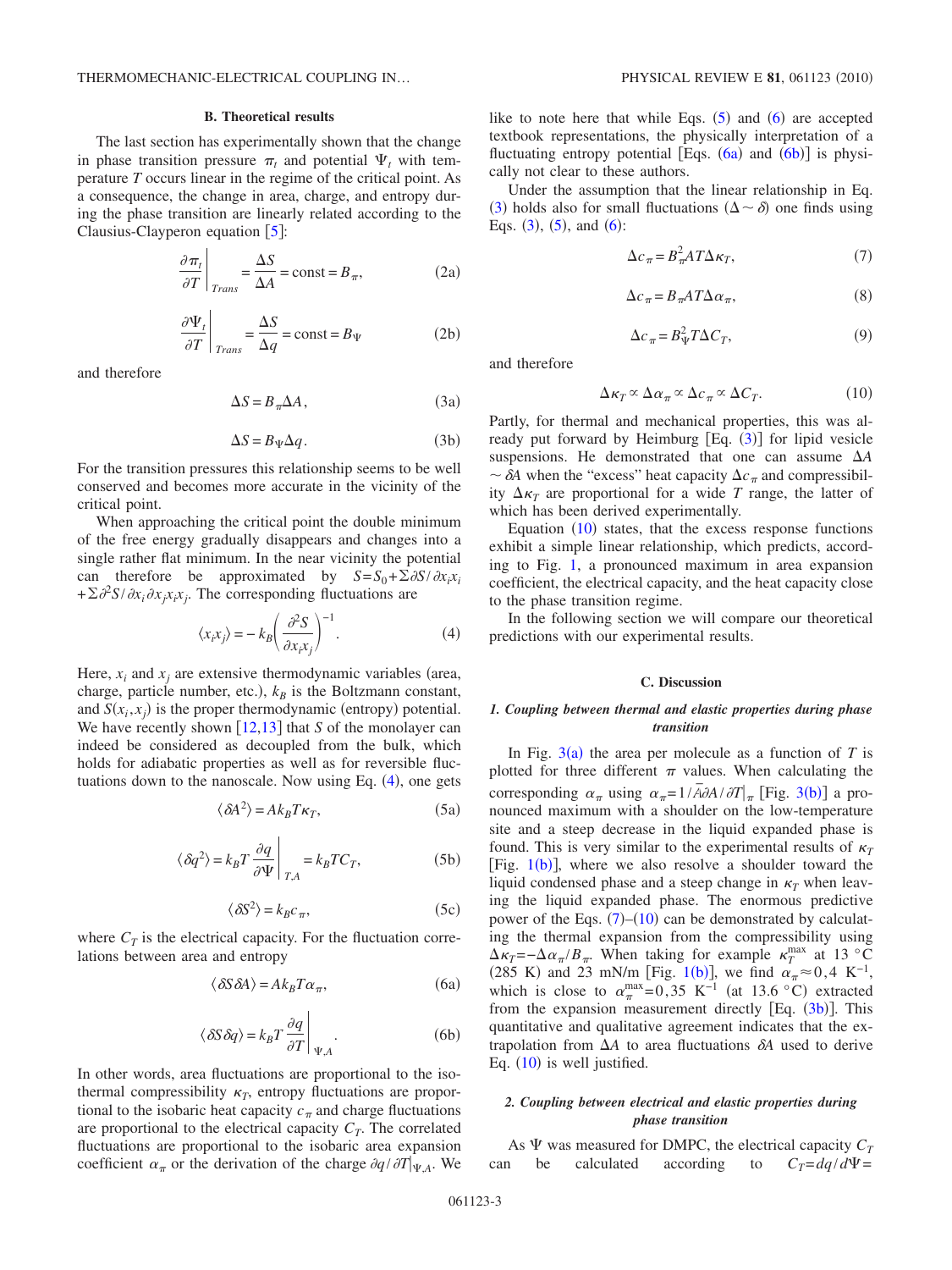<span id="page-3-0"></span>

FIG. 3. (a) By keeping the lateral pressure constant and varying the temperature, the area per molecule can be measured as a function of temperature. During the phase transition, the slope of the graph significantly increases. (b) From (a) the isobaric expansion coefficient  $\alpha_{\pi}$  can be calculated. Similar to the heat-capacity profiles, calculated using Eq.  $(11)$  $(11)$  $(11)$ , it displays a maximum in the phase transition regime. The graphs display qualitatively and quantitatively (heat of transition) very similar features as the heat capacity obtained by DSC for giant unilamellar vesicles. (c) Our relations [Eq.  $(10)$  $(10)$  $(10)$ ] allow to directly compare the electrical capacity  $C_T$  with the mechanical compressibility  $\kappa_T$  at 8 °C. The compressibility as calculated from the electrical capacity  $C_T$  using Eqs. ([7](#page-2-6))–([9](#page-2-9)) is plotted in the same graph as the actual measured (using pressure-area isotherms) compressibility. Both curves show the typical fingerprints of a phase transition.

 $-\frac{\partial A}{\partial \Psi}\Big|_{q,T} \frac{\partial \Psi}{\partial n}$  (where we have used the Maxwell relation:  $-\frac{\partial A}{\partial \Psi}\Big|_{q,T} = \frac{\partial q}{\partial \pi}\Big|_{A,T}$ . By using  $\Psi_t(T)$  to determine  $B_{\Psi}$  from a linear fit [Eq. ([2b](#page-2-8))],  $C_T$  can directly be compared to  $\kappa_T$ . Although the correlation is more pronounced in Figs.  $3(a)$  $3(a)$  and  $3(b)$ , the coupling is clearly visible in Fig.  $3(c)$  as well.

#### *3. Heat capacity of lipid monolayers*

The isobaric heat capacity  $c_{\pi}$  [compare to  $c_p$  as measured by differential scanning calorimetry (DSC) for small unila-

melar lipid vesicles (SUVs)] of lipid monolayer is not directly experimentally accessible  $\lceil 12 \rceil$  $\lceil 12 \rceil$  $\lceil 12 \rceil$ . However using the re-lation shown in Eq. ([10](#page-2-5)) we are now able to calculate  $c_{\pi}(T)$ from  $\alpha_{\pi}$  [[14](#page-4-12)].

The result plotted in Fig.  $3(b)$  $3(b)$  contains a pronounced maximum, which qualitatively resembles the heat-capacity profile of a lipid vesicle suspension. Remarkably, considering the calculated monolayer heat-capacity profile at 32 mN/m both the half width at half height (HWHH) as well as the absolute value of the maximum in  $\Delta c_{\pi}(T)$  agree within 20% with the heat-capacity profile of lipid SUVs of the same type  $[15]$  $[15]$  $[15]$ . Surprisingly, even the shoulder in the liquid ordered (gel) phase known from DSC measurements is found in our monolayer experiments. We believe that further theoretical investigations on this observation might give insight on topological and pure in plane effects on the heat-capacity profile of lipid suspensions such as SUVs since lipid monolayers simply cannot undergo morphological transitions as opposed to lipid vesicles  $[16–19]$  $[16–19]$  $[16–19]$  $[16–19]$ .

#### *4. Role of the critical point*

The general character of the linear relationship between  $\alpha_{\pi}$ ,  $\kappa_T$ ,  $c_{\pi}$ , and  $C_T$  calls for a more profound understanding of the origin of this linear relationship. Obviously, the character of the first-order transition (e.g., plateau width) becomes increasingly weaker as the temperature rises Fig.  $1(a)$  $1(a)$ ], a typical fingerprint for the existence of a critical point. The same holds when looking at the area jump in Fig.  $3(a)$  $3(a)$ : as the pressure is increased toward the critical point the abrupt change in area decreases. Indeed, it has been stated, that the lipid monolayer phase transition is only of weak first order in the vicinity of a second-order transition  $\lceil 20, 21 \rceil$  $\lceil 20, 21 \rceil$  $\lceil 20, 21 \rceil$ .

In summary one can say, that all experiments indicate the trend toward a critical point as the temperature is increased. Since the symmetry between liquid expanded and liquid condensed phase remains beyond the critical point, the firstorder transition must converge into a second-order transition (tricritical point) [[8](#page-4-6)]. At this point the Clausius-Clayperon equation for second-order phase transition states  $\lceil 5 \rceil$  $\lceil 5 \rceil$  $\lceil 5 \rceil$ :

$$
\frac{\partial \pi}{\partial T} = \frac{\Delta c_{\pi}}{A T \Delta \alpha_{\pi}}\tag{11}
$$

<span id="page-3-2"></span><span id="page-3-1"></span>or

$$
\frac{\partial \Psi}{\partial T} = \frac{\Delta c_{\pi}}{T \Delta C_T}.\tag{12}
$$

The vicinity of a critical point therefore implies  $\Delta c_{\pi} \propto \Delta \alpha_{\pi}$  $\propto \Delta C_T$  [Eqs. ([11](#page-3-1)) and ([12](#page-3-2))] near the phase transition regime, once transition pressure  $\pi_t$  and potential  $\Psi_t$  increase nearly linear with temperature *T*.